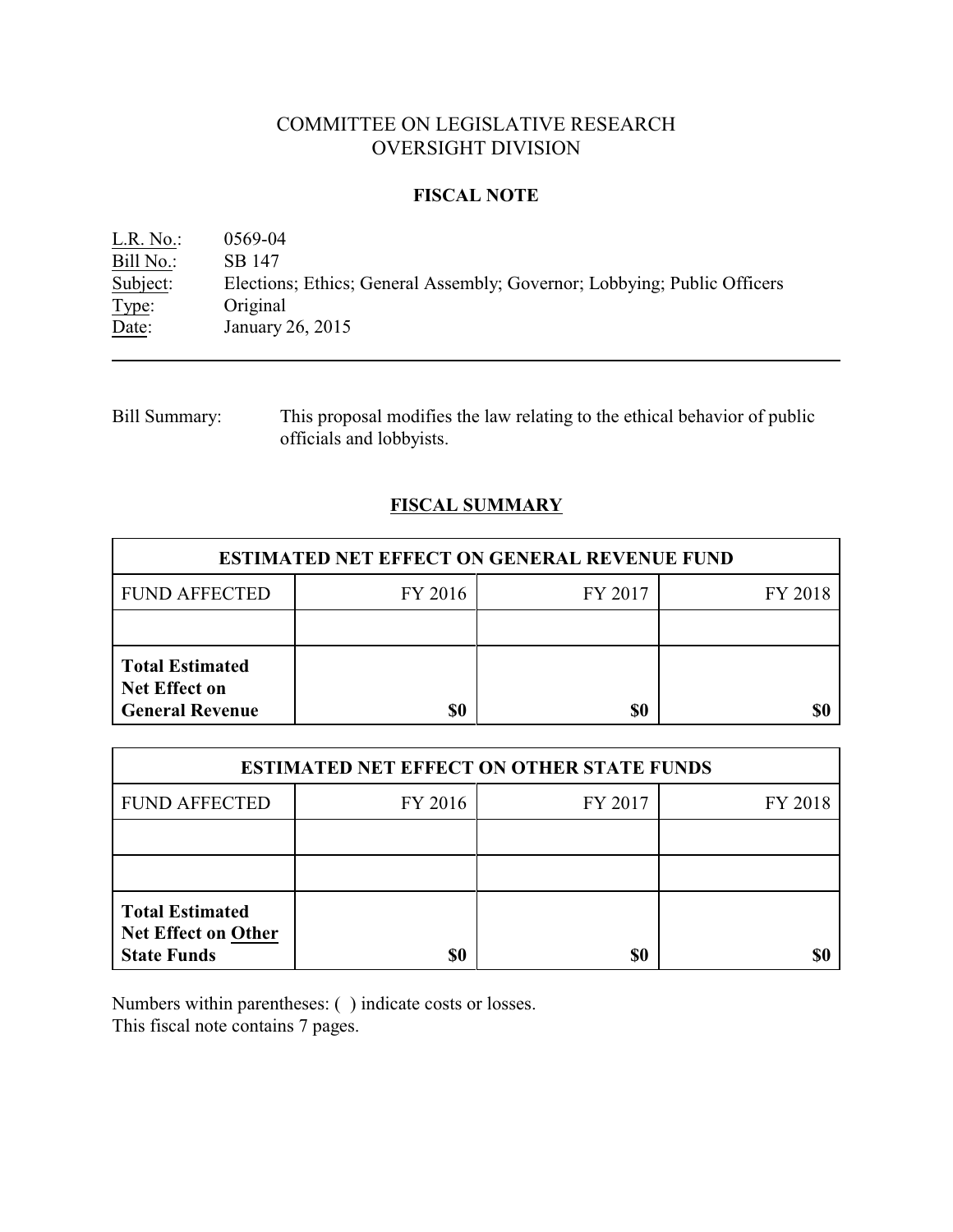L.R. No. 0569-04 Bill No. SB 147 Page 2 of 7 January 26, 2015

| <b>ESTIMATED NET EFFECT ON FEDERAL FUNDS</b> |         |         |         |  |  |  |
|----------------------------------------------|---------|---------|---------|--|--|--|
| <b>FUND AFFECTED</b>                         | FY 2016 | FY 2017 | FY 2018 |  |  |  |
|                                              |         |         |         |  |  |  |
|                                              |         |         |         |  |  |  |
| <b>Total Estimated</b><br>Net Effect on All  |         |         |         |  |  |  |
| <b>Federal Funds</b>                         | \$0     | \$0     |         |  |  |  |

| <b>ESTIMATED NET EFFECT ON FULL TIME EQUIVALENT (FTE)</b>    |         |         |         |  |  |  |
|--------------------------------------------------------------|---------|---------|---------|--|--|--|
| <b>FUND AFFECTED</b>                                         | FY 2016 | FY 2017 | FY 2018 |  |  |  |
|                                                              |         |         |         |  |  |  |
|                                                              |         |         |         |  |  |  |
| <b>Total Estimated</b><br><b>Net Effect on</b><br><b>FTE</b> |         |         |         |  |  |  |

 $\Box$  Estimated Net Effect (expenditures or reduced revenues) expected to exceed \$100,000 in any of the three fiscal years after implementation of the act.

| <b>ESTIMATED NET EFFECT ON LOCAL FUNDS</b> |     |  |  |  |  |
|--------------------------------------------|-----|--|--|--|--|
| FY 2016<br>FY 2017<br><b>FUND AFFECTED</b> |     |  |  |  |  |
| <b>Local Government</b>                    | \$0 |  |  |  |  |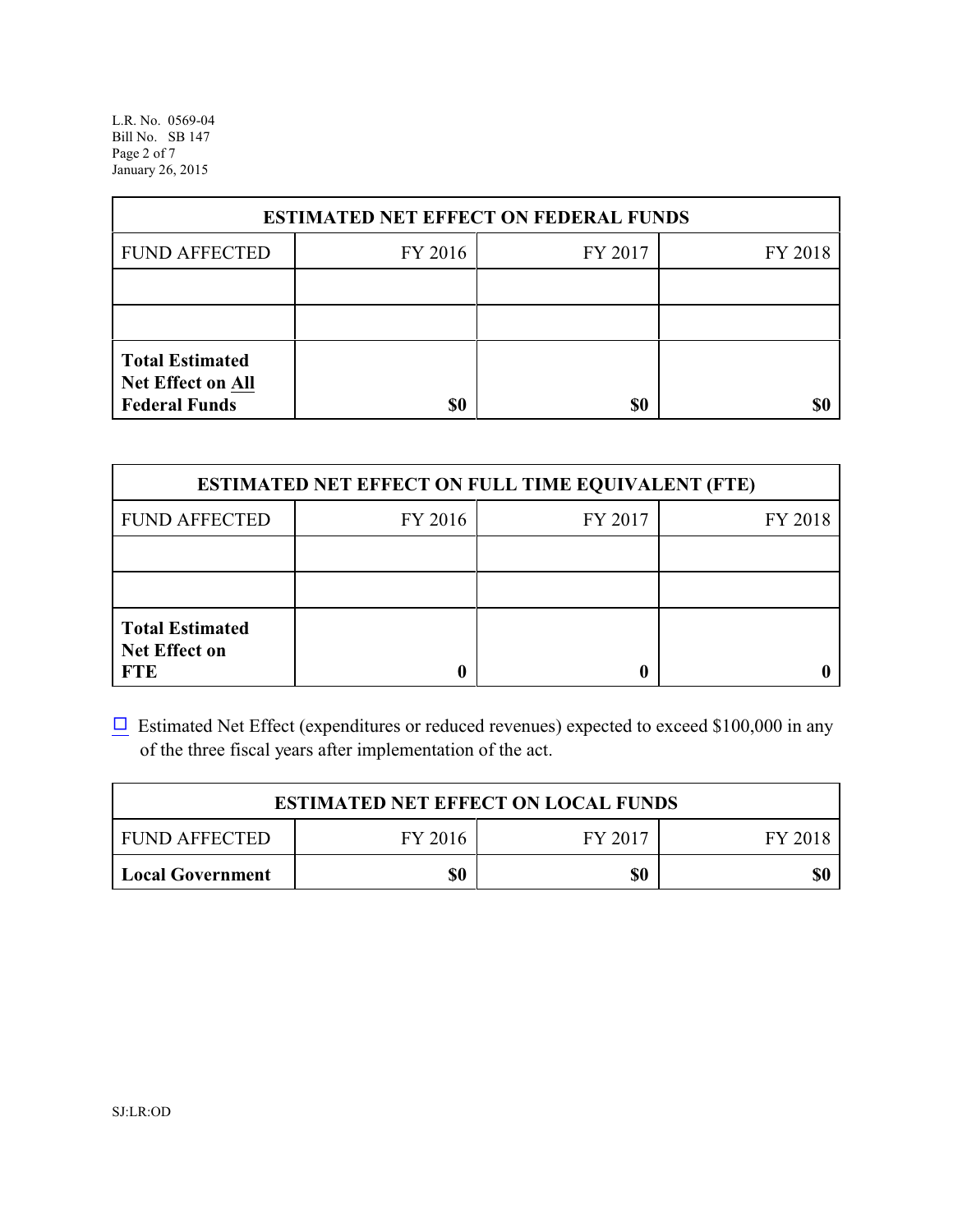L.R. No. 0569-04 Bill No. SB 147 Page 3 of 7 January 26, 2015

#### **FISCAL ANALYSIS**

#### ASSUMPTION

Officials at the **Department of Corrections** (**DOC**) assume the penalty provision component of this proposal resulting in potential fiscal impact for DOC, is for up to a class D felony. Based upon historical data, DOC assumes that approximately one offender per year would be sentenced to incarceration and two offenders per year would be sentenced to supervision under this proposal. The average length of incarceration is 12 months and average length of supervision is 3 years. Full implementation of this proposal would occur in year 4.

The FY 2014 average cost of supervision is \$6.72 per offender per day or an annual cost of \$2,453 per offender. The DOC cost of incarceration is \$16.725 per day or an annual cost of \$6,105 per offender.

| DOC would assume costs would be \$9,176 in year one, \$18,737 in year two, and \$26,768 in year |
|-------------------------------------------------------------------------------------------------|
| three, and \$29,917 in year four. (The chart below shows a 2% inflation rate each year)         |

|                 | # to<br>Prison | Cost per<br>year | <b>Total Cost</b> | # to<br>Probation | Cost per<br>year | <b>Total Cost</b><br>of Probation | Grand<br>Total |
|-----------------|----------------|------------------|-------------------|-------------------|------------------|-----------------------------------|----------------|
| Yr1             | 1              | \$6,105          | \$6,105           | $\overline{2}$    | \$2,453          | \$4,906                           | \$9,176        |
| Yr <sub>2</sub> | 1              | \$6,105          | \$6,105           | 5                 | \$2,453          | \$12,265                          | \$18,737       |
| Yr3             | 1              | \$6,105          | \$6,105           | 8                 | \$2,453          | \$19,624                          | \$26,768       |
| Yr <sub>4</sub> | 1              | \$6,105          | \$6,105           | 9                 | \$2,453          | \$22,086                          | \$29,917       |
| Yr <sub>5</sub> | 1              | \$6,105          | \$6,105           | 9                 | \$2,453          | \$22,095                          | \$30,525       |
| Yr 6            | $\mathbf{1}$   | \$6,105          | \$6,105           | 9                 | \$2,453          | \$22,104                          | \$31,145       |
| Yr <sub>7</sub> | 1              | \$6,105          | \$6,105           | 9                 | \$2,453          | \$22,113                          | \$31,778       |
| Yr 8            | $\mathbf{1}$   | \$6,105          | \$6,105           | 9                 | \$2,453          | \$22,122                          | \$32,424       |
| Yr9             | $\mathbf{1}$   | \$6,105          | \$6,105           | 9                 | \$2,453          | \$22,131                          | \$33,083       |
| Yr 10           | $\mathbf{1}$   | \$6,105          | \$6,105           | 9                 | \$2,453          | \$22,140                          | \$33,755       |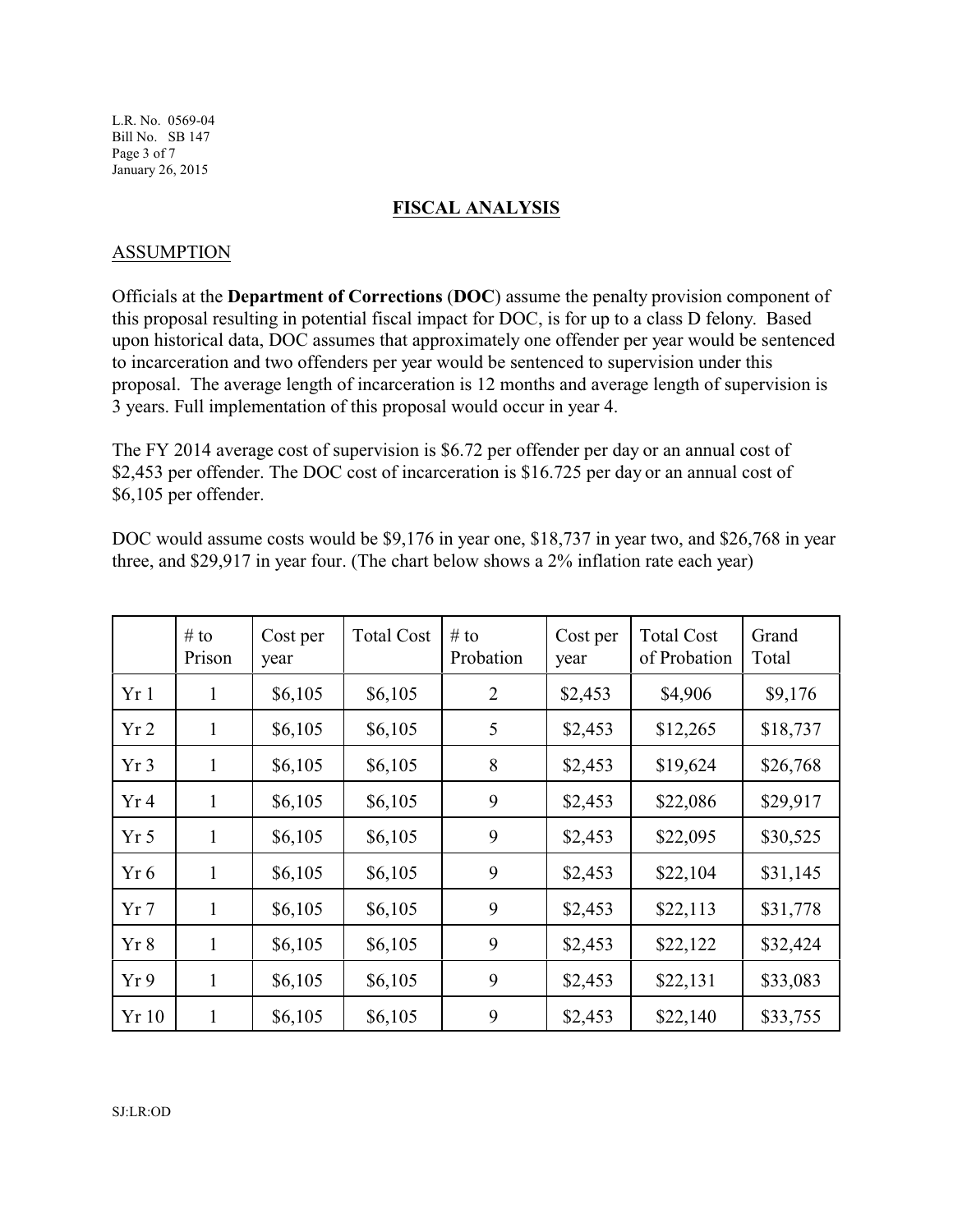L.R. No. 0569-04 Bill No. SB 147 Page 4 of 7 January 26, 2015

### ASSUMPTION (continued)

**Oversight** assumes that the incarceration of one offender and supervision of two offenders would create a minimal fiscal impact and DOC could absorb the costs with existing resources.

Officials at the **Missouri Ethics Commission** (**MEC**) assume MEC identifies significant violations during the process established in Section 105.955.14 (2), (3), RSMo or complaints received increase significantly an investigator would be required to review potential violations. MEC would anticipate that changes or additions to the proposed language set forth in this bill, may require additional associated costs for FTE, equipment, and expenses.

**Oversight** assumes that should MEC have a significant increase in complaints, the MEC can seek additional resources through the appropriation process.

Officials at the **Office of Prosecution Services** (**OPS**) assume no measurable fiscal impact. The creation of a new crime creates additional responsibilities for county prosecutors which may in turn result in additional costs which are difficult to determine.

Officials at the **Office of the Attorney General** assume any potential costs arising from this proposal can be absorbed with existing resources.

Officials at the **Office of the State Courts Administrator** and the **Office of the State Public Defender** each assume no fiscal impact from this proposal to their respective organizations.

| FISCAL IMPACT - State Government | FY 2016<br>$(10 \text{ Mo.})$ | FY 2017    | FY 2018    |
|----------------------------------|-------------------------------|------------|------------|
|                                  | <u>\$0</u>                    | <u>\$0</u> | <u>\$0</u> |
| FISCAL IMPACT - Local Government | FY 2016<br>$(10 \text{ Mo.})$ | FY 2017    | FY 2018    |
|                                  | <u>\$0</u>                    | <u>\$0</u> | <u>\$0</u> |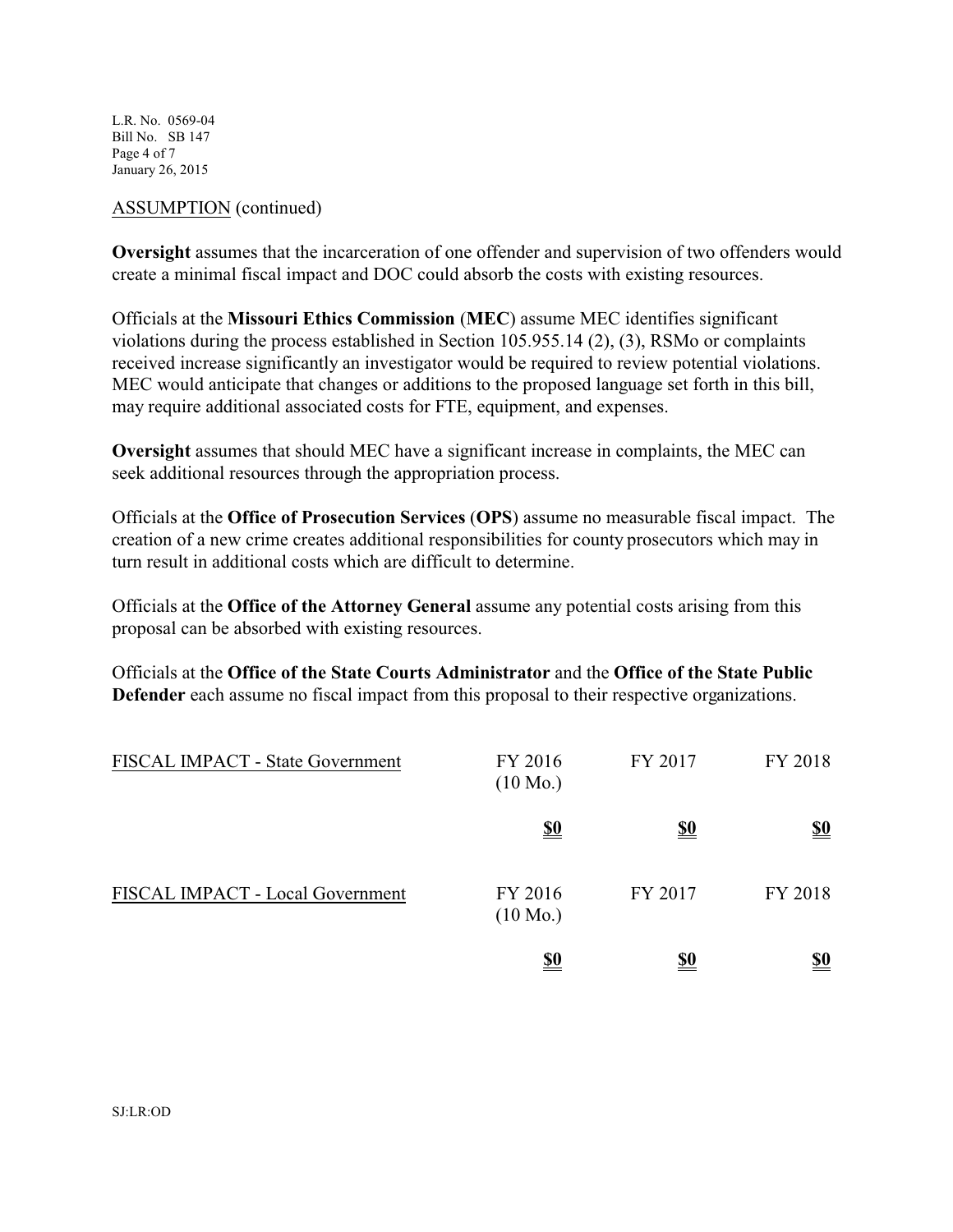L.R. No. 0569-04 Bill No. SB 147 Page 5 of 7 January 26, 2015

### FISCAL IMPACT - Small Business

No direct fiscal impact to small businesses would be expected as a result of this proposal.

### FISCAL DESCRIPTION

This act bars members of the General Assembly to act as paid political consultants until one year after the expiration of the term of office for which the member was elected.

A two year cooling off period is imposed for members of the General Assembly before they may become lobbyists.

The act modifies the definition of "elected local government official lobbyist" to include individuals who are employed specifically for the purpose of attempting to influence an action by an elected school district official.

The act prohibits members of the General Assembly from serving as a compensated elected local government lobbyist.

The act modifies the definition of "public official" to include any superintendent of a school district or school board members.

The act permits members of the General Assembly to act as a lobbyist immediately upon vacating their position if done so without compensation and for the benefit of religious or charitable associations organized under Chapter 352.

The act prohibits any member of the General Assembly, the Governor, Lt. Governor, Attorney General, Secretary of State, State Treasurer, or State Auditor from soliciting any registered lobbyist for any position with a hiring date beginning after such person is no longer an elected official.

The act prohibits any individual or business entity from soliciting a member of the General Assembly to become employed as a legislative lobbyist.

The act prohibits the Governor or any person acting on behalf of the Governor to offer or promise to confer an appointment to any board, commission, committee, council, county office, department directorship, fee office, judgeship, or any other position, to any member of the General Assembly in exchange for the member's official vote on a public matter.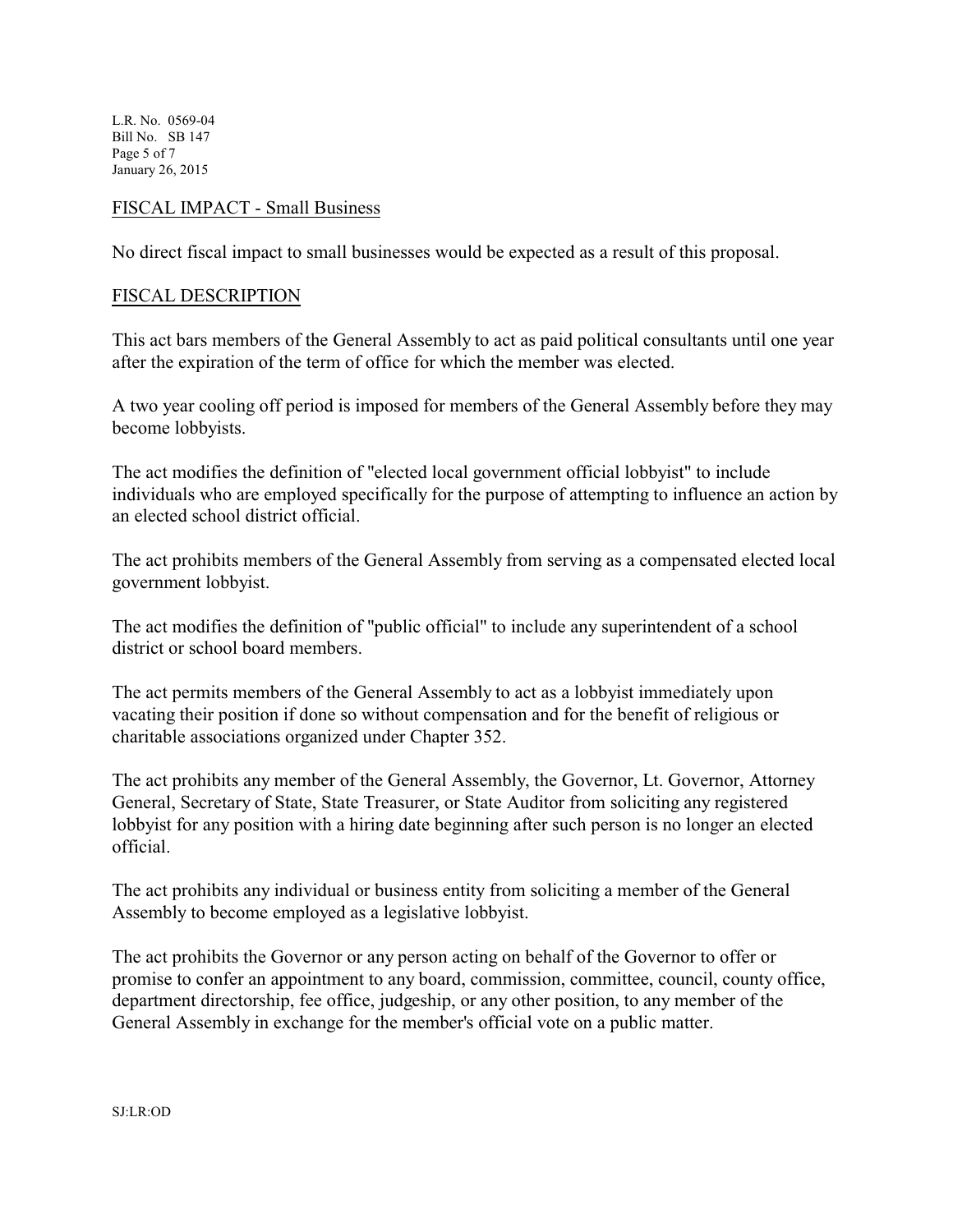L.R. No. 0569-04 Bill No. SB 147 Page 6 of 7 January 26, 2015

### FISCAL DESCRIPTION (continued)

The act makes it a crime of acceding to corruption for a member of the General Assembly to accept an appointed position from the Governor in exchange for a vote on a public matter.

The act prohibits the Governor, Lieutenant. Governor, Attorney General, Secretary of State, State Treasurer, State Auditor, state senator, or state representative from accepting any tangible or intangible item, service, or thing of value from any lobbyist not including informational material or campaign contributions.

The act modifies the exceptions to "expenditures" to include any item, service or thing of value transferred to any person within the third degree of affinity of the transferor which is unrelated to any activity of the transferor as a lobbyist.

The act stipulates that lobbyists are required to report all entities they represent to the third degree even if they are not directly compensated by such entities.

The act establishes that any person who engages in lobbying activities and knowingly fails to register as a lobbyist is guilty of a class B misdemeanor for the first violation and a Class E felony for subsequent violations.

The act requires all political officers to complete four hours of ethics training within 120 days after taking office, appointment, or employment. Such training must additionally be completed once every two years. Failure to complete such training results in a notice of noncompliance from the Missouri Ethics Commission. Failure to complete training within 30 days of such notice results in such political officer not receiving compensation until in compliance with the law. A political officer includes the Governor, Lt. Governor, Attorney General, Secretary of State, State Treasurer, State Auditor, and any member of the General Assembly; and the principal administrative or deputy officers or assistants serving the Governor, Lieutenant Governor, Secretary of State, State Treasurer, State Auditor and Attorney General.

Currently, obstruction of an ethics investigation is punishable as a Class A misdemeanor. This act changes that to a class E felony.

This legislation is not federally mandated, would not duplicate any other program and would not require additional capital improvements or rental space.